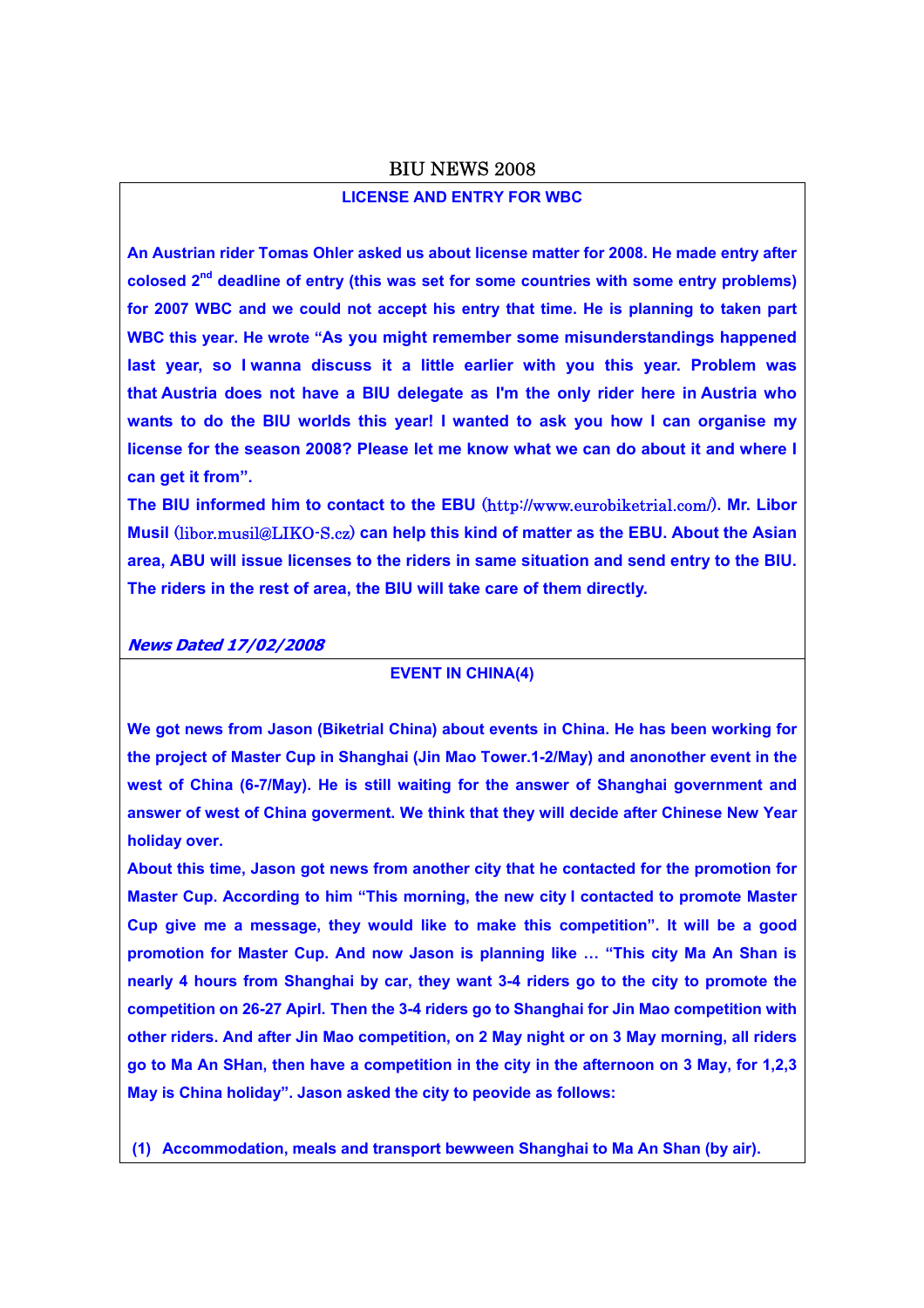- **(2) Venue will be in the center of the city and the section will could be similar to Master Cup.**
- **(3) Prize money will be 1st place 3,000 USD, 2nd place 2,000 USD and 3rd place 1,000 USD. It will be the same as Master Cup.**
- **(4) 1,000 RMB for the BIU as the sanctioning fee.**

**"If Shanghai government parmit the event, Mr. Chen (Gin Mao Coorpration) will make press conference on 17-18 March. The BIU presiden and Ot Pi will be there. Ot Pi will make test to climb Gin Mao Tower to breake the world climbing steps record set by Xavi Casas on 31st 2007. He will try to the step climbing record in May during Master Cup. And The BIU presiden will visit Ma An Shan to check the venue in case that if the city decided to make a competition. Thanks for your plan and your work, Jason! We hope those plans could be came true, eventhough it will be a very hard schedule. Good luck!!!** 

## **News Dated 14/02/2008**

### **ENTRY OF 2008 WBC(2)**

The colosing date of the entry for this year is 26<sup>th</sup> June. So please send the entry list of **your team before the deadline. The list must be sent by the delegate (or the representative organization) of the country. Modification of the list cannot be accepted after closed it, except in the case of there is right reasons admitted by the BIU.** 

**Please pay attention to make your entry list, 20 riders as the maximum for a team (including Elite and Femina) par day in the rules from this year.** 

**The host countries of 2008 WBC (Spain, France and Japan) can add their national riders who could not be in the national team, to the limit of 150 riders per event, in case of there are capacity for participants. These riders must be in the other list as reserved riders, not together in the list of national team members. This entry will be closed also on 26th June.** 

**News Dated 14/02/2008**

# **AMERICAN BIKETRIAL CHAMPIONSHIPS**

**We got an e-mail from the delegate of Colombia (also a famous rider) Javier Zapata about foundation for American Biketrial Union to start continental Biketrial Championships. Actually we had some discussion about this matter in Shanghai during the Jon Mao Tower**  Climbing event (We were in Shanghai together from 30<sup>th</sup> December 2007 to 2<sup>nd</sup> January **2008). Javier wrote me "Receive a respectful greeting from Colombia, for me was an**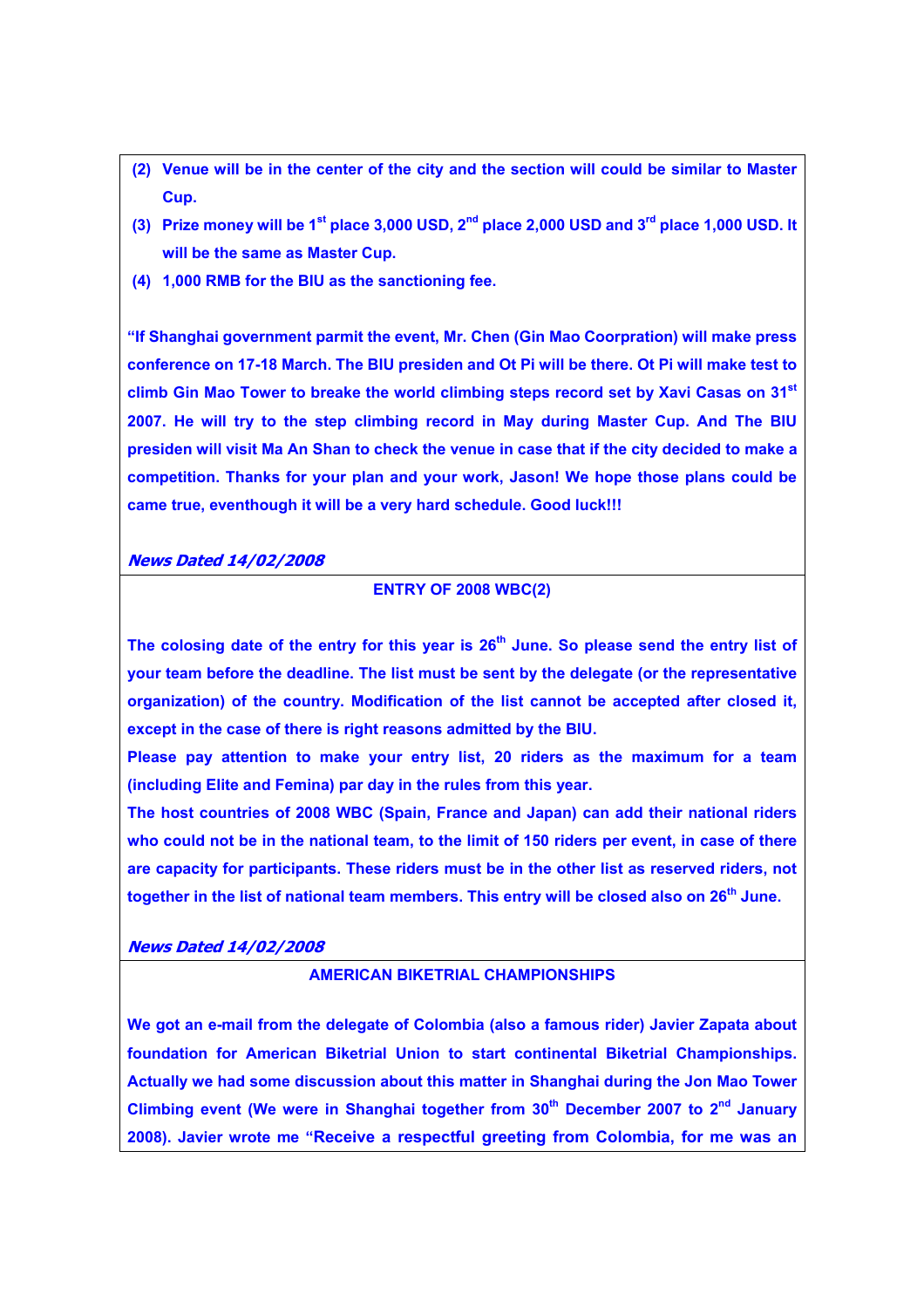**honor to have shared with you (Hiro) in the event of Jin Mao Tower. According to our conversation, I allow myself to show my interest to be the one who organizing the first Continental Championship of Biketrial in America, during the accomplishment of the end of the National Glass of Biketrial of Colombia. For this aim I will be sending communications to the delegates of Argentina, Canada, Bolivia, United States, Mexico, Brazil and some pilots who I know in Venezuela, Costa Rica and Chile". That is a great action for the first step! Javier is the one of the most delegates who has been working very hard for Biketrial in the North and South American area until today. We are hoping him to hold one meeting together with those countries in his area for the foundation of N & S American Biketrial Union near in the future. The BIU will help necessary work for the foundation.** 

**JAVIER HUMBERTO ZAPATA CUARTAS www.zapatabikes.com Teléfono: 3162149 Celular: 315 5067246 E-mail: info@zapatabikes.com Medellín-Colombia** 

#### **News Dated 14/02/2008**

### **ENTRY OF 2008 WBC(1)**

The BIU will inform you about the closing date of entry for 2008 WBC. On 26<sup>th</sup> June 2008 **will be the last day for the entry as it was infomed you by the WBC program. It is very important to send your final entry list before closing date. For the fair organization for all participate countries, The BIU will not accept any exception without right reasons. Please finish the selection for your national team and make up the list, and send it before the deadline.** 

#### **News Dated 14/02/2008**

# **2008 SPANISH CHAMPIONSHIPS**

**We got the date of 2008 Spanish Championships. And one question from the delegate of Spain, Mr. Marius Molla "Is there any problem if the final Spanish team list for WBC08 is sent on 30/06/08 (because last run in Spanish Championship will be on 29/06/08)? I know it's 4 days later than "one month before WBC", but our last organizer in the national**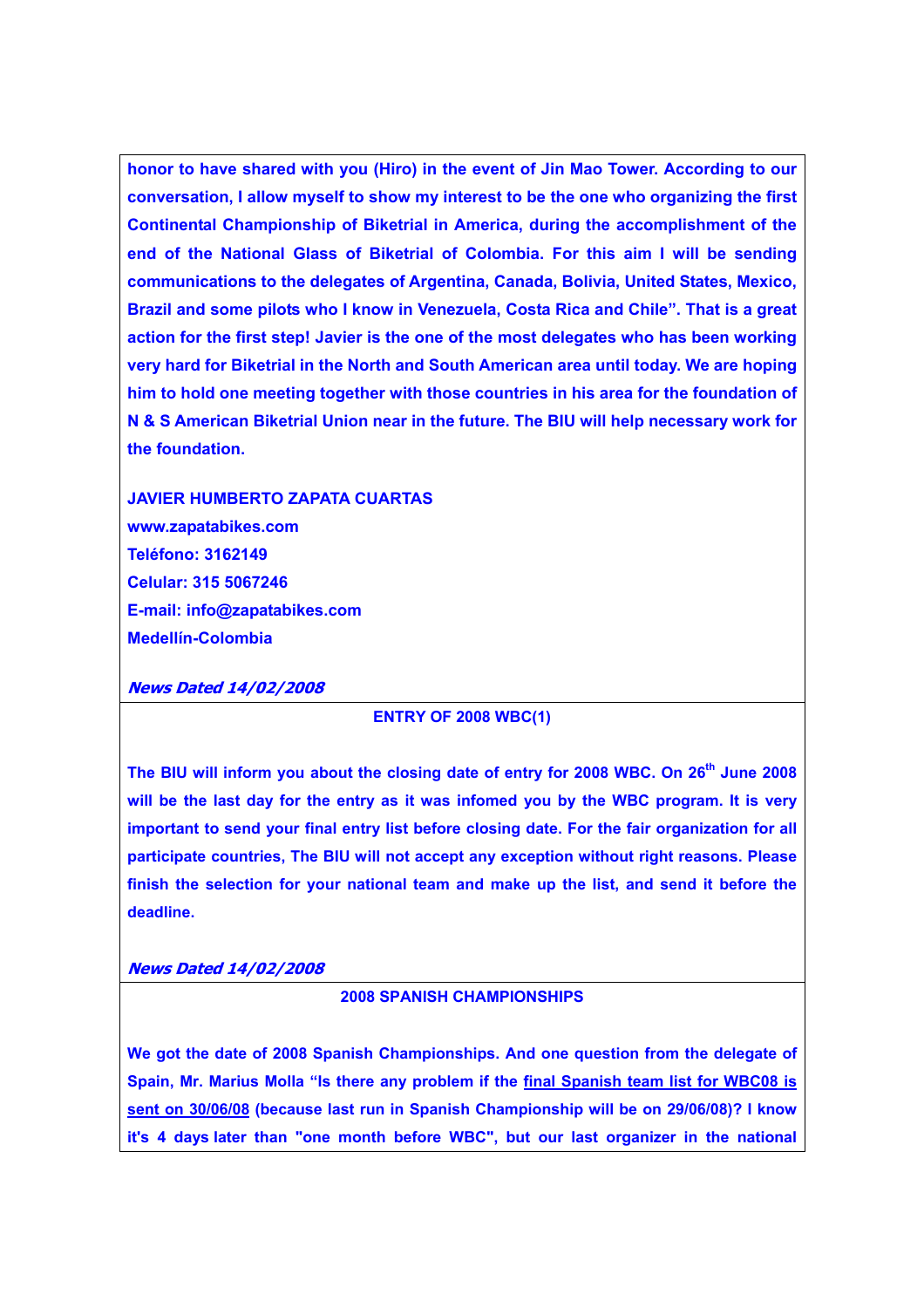**championship has no alternative. In case of necessity, a draft can be sent days before, of**  course." The BIU will close the entry of 2008 WBC on 26<sup>th</sup> June, just one month before 1<sup>st</sup> **round as it is written in the 2008 WBC program. The date of Spanish Champioships as follows:** 

# **X V I I - CAMPEONATO DE ESPAÑA DE BIKETRIAL 2.008**

**06.04.08 TERUEL F.GIMENEZ, 690.60.37.40 04.05.08 AZUAGA(BADAJOZ) J. A. PULGARIN, 617.54.43.14 01.06.08 L` ESCALA(GIRONA) J. KLEINER, 607.31.49.96 29.06.08 TABUENCA(ZARAGOZA) CJAL DEPORTES, 607.98.08.76** 

# **News Dated 14/02/2008**

# **2008 TAIPEI SHOW**

**Our delegate in Taiwan, Mr. Kevin Chen wrote us about 2008 Taipei Show (13-16, March). During these 4 days in the show, Biketrial Taiwan will do Biketrial demonstration together with BMX. Kevin is planning to invite the world top rider like Deni Comas from Spain or Kazuki Terai from Japan. Also he is planning to make an indoor competition. Kevin wrote "All though is different style but it's all good for promote sports in Taiwan even Asia." Wait for more information from Kevin.** 

# **News Dated 13/02/2008**

## **SHANGHAI BIKETRIAL JAM(7)**

It was held on 11<sup>th</sup> February. According to our delegate Jason, "Shanghai Biketrial riders **have a jam in China New Year, signed a team shirt to UK 9 years old rider Ben Carlile and wish him to recover soon.Xbreaker will also provide some commemorative stamps of Jin Mao Tower Climbing to the Indoor Biketrial event organizer, which aid of those affected by childhood Cancer, for Charity Auction through BIU, Shanghai Faithbike club give much support for this activity.**" **Biketrial China will send those items to the BIU tomorrow. Please check the news on the webpage as follows.** 

**http://www.xbreaker.com/ArticleShow.asp?ArticleID=1945**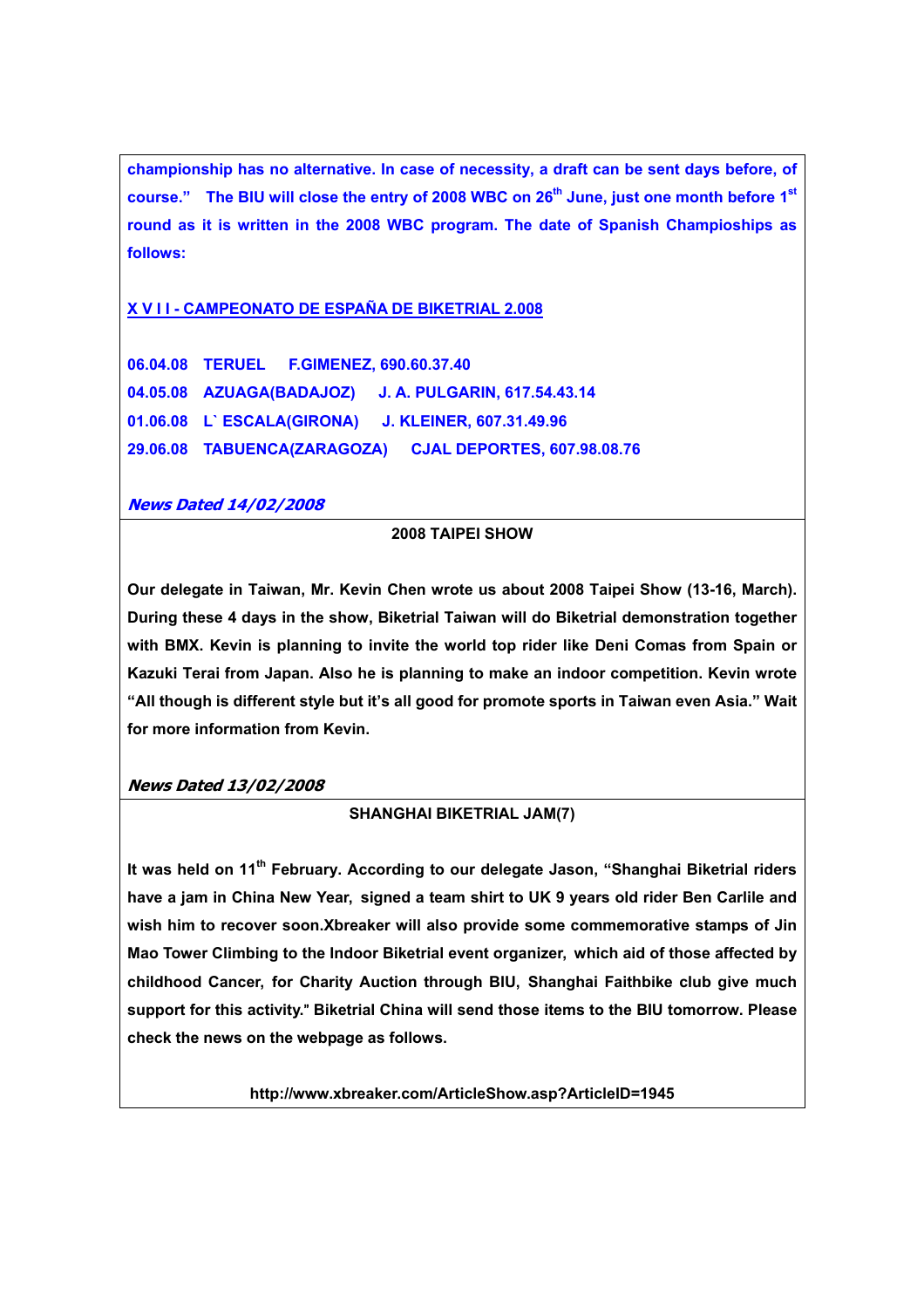

# **News Dated 12/02/2008**

# **THE FIRST NEWS ABOUT 2008 WBC JAPAN ROUND**

**We got news about WBC Japan round. The first meeting of the organizer will be held in Seki-Itadori in March. The event was very successful last year not only good competitions as the final but also there were many specialities like "Biketrial Classic" or "OT PI Final demo", etc. In this year, WBC will be competed by 3 events and the Japan round will be the final. The final round is very important to determin the champions. Therefore people need high level in the organization, also fair and strict for the competition as the final. There is much work in the final than the other rounds, like final awarding ceremony in each class. But we can trust the organization level of Seki-Itadori that they have a lot of experience hosting WBC since 1992. When the Winter is over, the organization will start working for the event of this year. We will report you what was decided and what is going on. Any way, you can expect a good event!** 

## **News Dated 12/02/2008**

## **News from Brian Matthews(2)**

**The 2008 Annual General Meeting was over. According to Brian, the delegate of UK for the EBU, "It was decided at the Meeting yesterday that the 2008 BIU Rules (including Categories) will be followed completely for the British Championship 2008". This is very important. The BJU (Biketrial Japan Union) also have decided to follow categories rules of the BIU from 2008. We hope the other countries will also follow this.** 

**News Dated 11/02/2008**

**AID FOR BEN CARLILE(6)**

**We got news about the aid for Ben. Tomas Lampkin and George Bell, the nephews of**